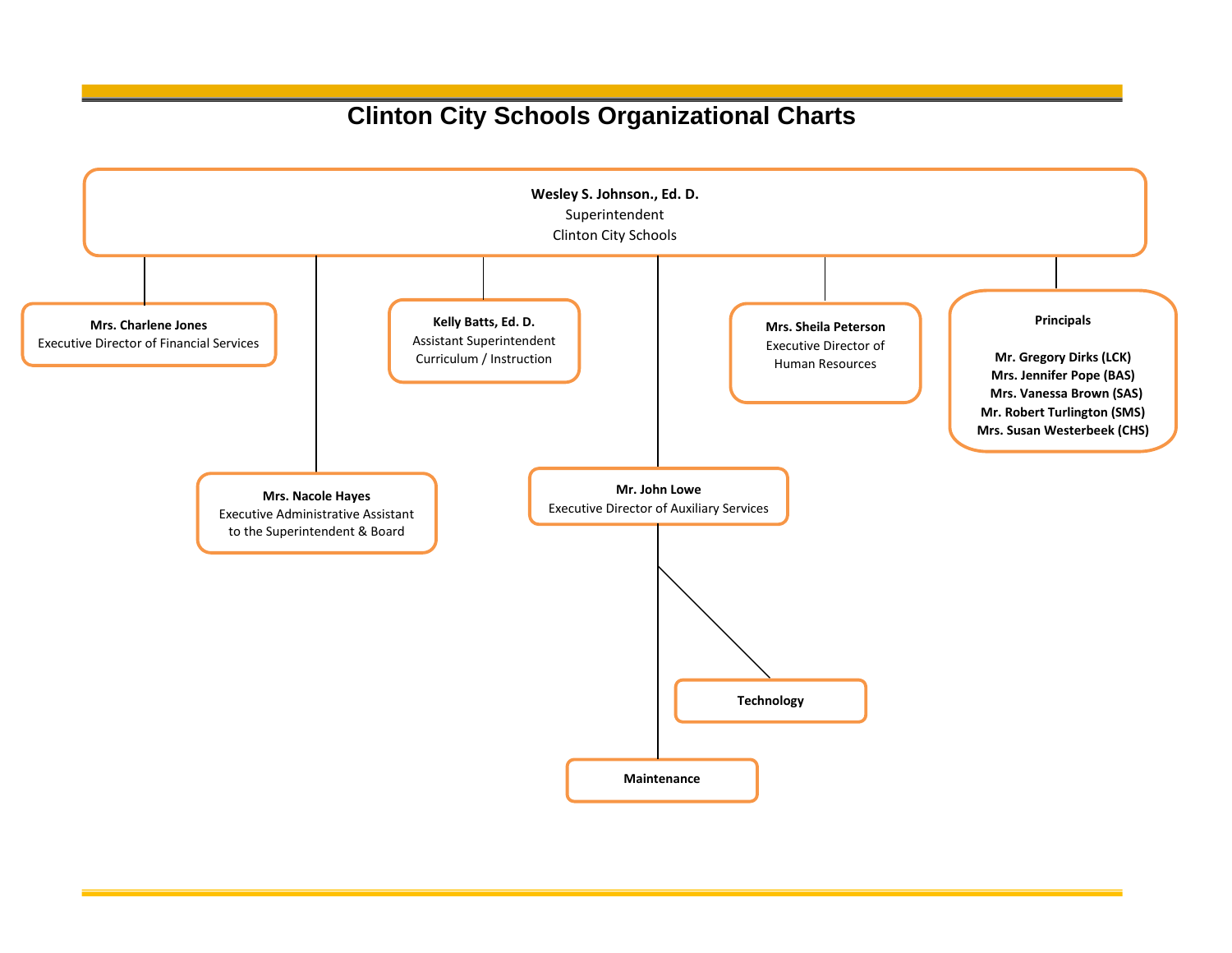

**Social Workers**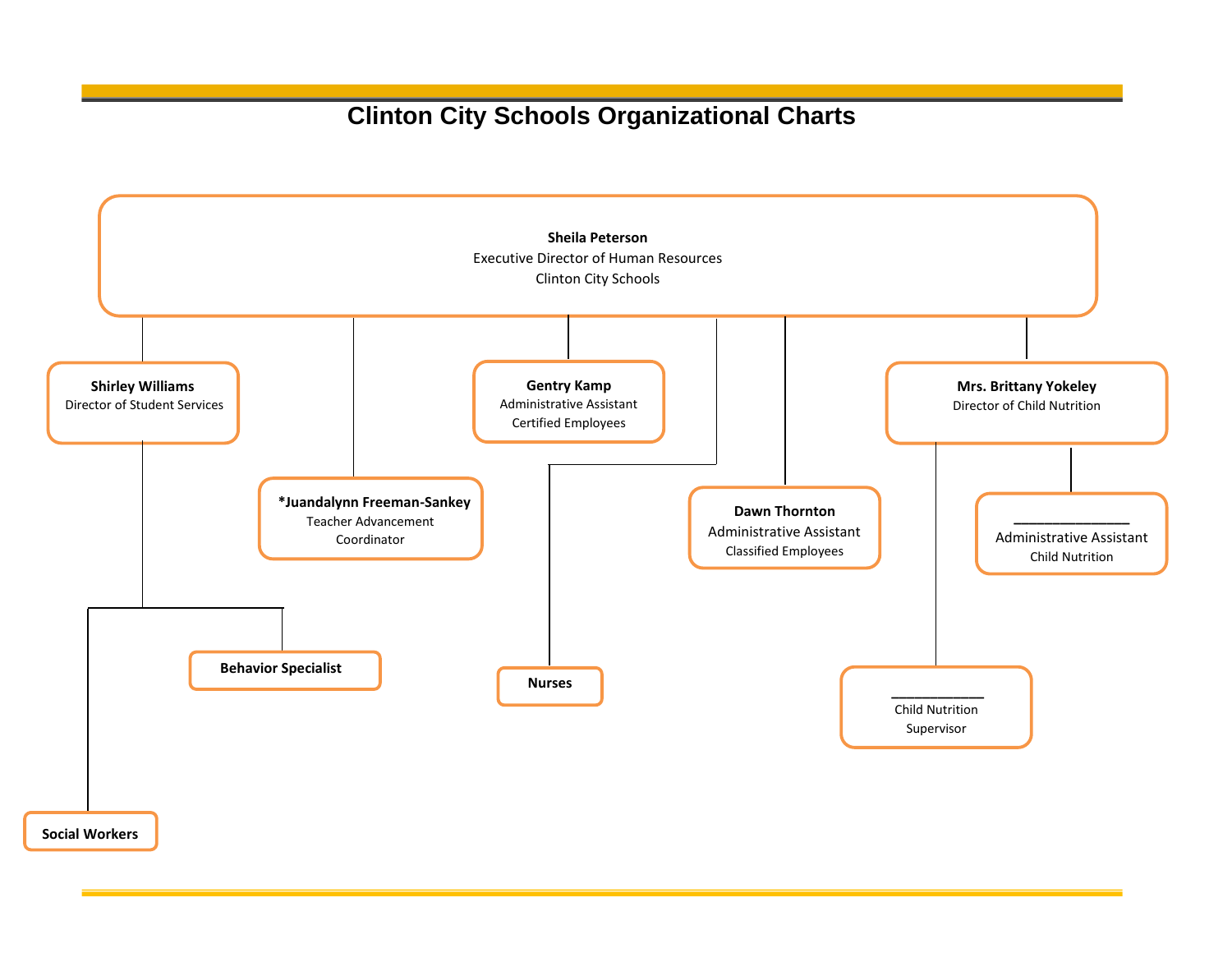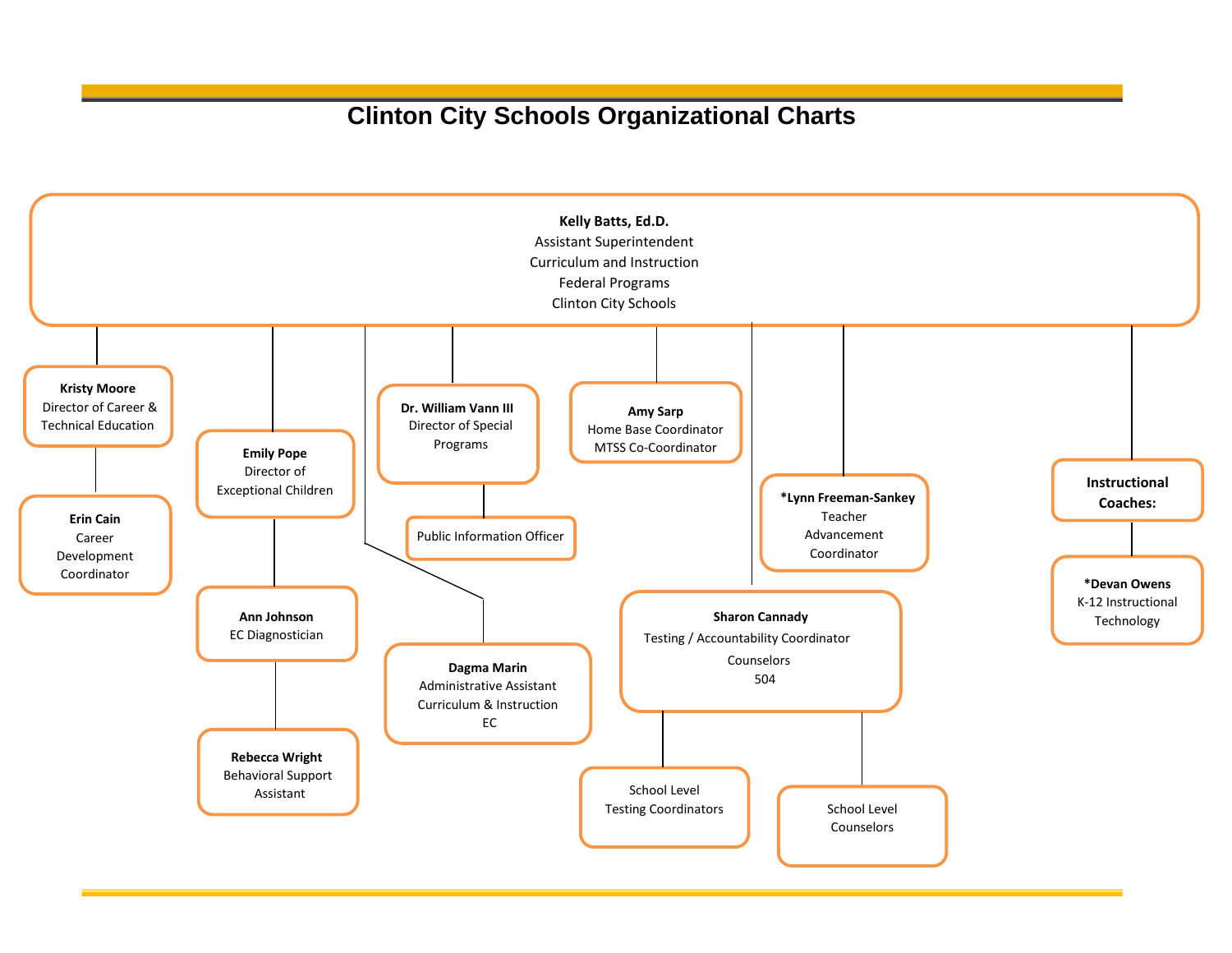